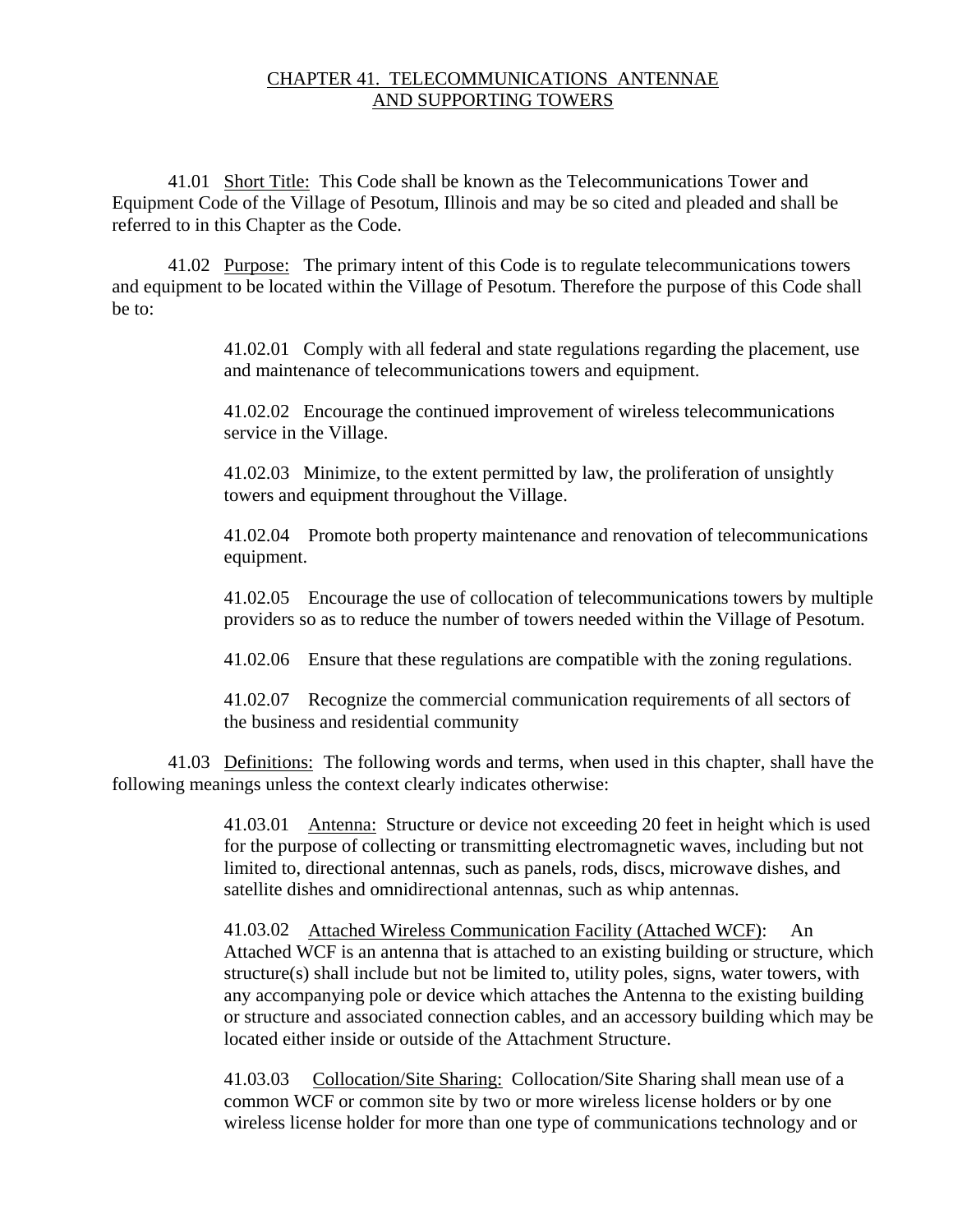placement of a WCF on a structure owned or operated by a utility or other public entity.

41.03.04 Commercial wireless telecommunication services: Licensed commercial wireless telecommunication services, including cellular, personal communication services (PCS), specialized mobilized radio (SMR), enhanced specialized mobilized radio (ESMR), paging, and similar services that are marketed to the general public.

41.03.05 Support Structure: A Support Structure is a structure designed and constructed specifically to support an Antenna, and may include a monopole, selfsupporting (lattice) tower, guy-wire-support tower and other similar structures. Any device which is used to attach an Attached WCF to an existing building or structure shall be excluded from the definition of Support Structure.

41.03.06 Tower: Any ground or roof-mounted pole, spire, antenna, structure, or combination thereof, taller than 15 feet, including supporting lines, cables, wires, braces and masts, intended primarily for the purpose of mounting an antenna, meteorological device, or similar apparatus above grade.

41.03.07 Tower, Multi-User: A tower to which are attached the antennas of more than one commercial wireless telecommunication service provider or governmental entity.

41.03.08 Tower, Single-User:A tower to which is attached only the antenna(s) of a single- user, although the tower may be designed to accommodate the antennas of multiple users as required in this Code.

41.03.09 Tower Use Permit (TUP): A permit issued by the Village of Pesotum specifically for the location, construction and use of a Wireless Communication Facility subject to an approved site plan and any special conditions determined by the applicable Village authority to be appropriate under the provision of this Code.

41.03.10 Wireless Communications: Wireless Communications shall mean any personal wireless services as defined in the Telecommunications Act of 1996, which includes FCC licensed commercial wireless telecommunications services including personal communication services (PCS), specialized mobile radio (SMR) enhanced specialized mobile radio (ESMR), paging, and similar services that currently exist or that may in the future be developed.

41.03.11 Wireless Communication Facility (WCF):A WCF is any unstaffed facility for the transmission and/or reception of wireless telecommunications services, usually consisting of Antenna connection cables, an accessory building, and a Support Structure to achieve the necessary elevation.

41.04 Collocation Requirements: All commercial wireless telecommunication towers erected, constructed, or located within the Village of Pesotum shall comply with the following requirements:

> 41.04.01 A proposal for a new commercial wireless telecommunication service tower shall not be approved unless the Village Board of Trustees finds that the telecommunications equipment planned for the proposed tower cannot be accommodated on an existing or previously approved tower or building, particularly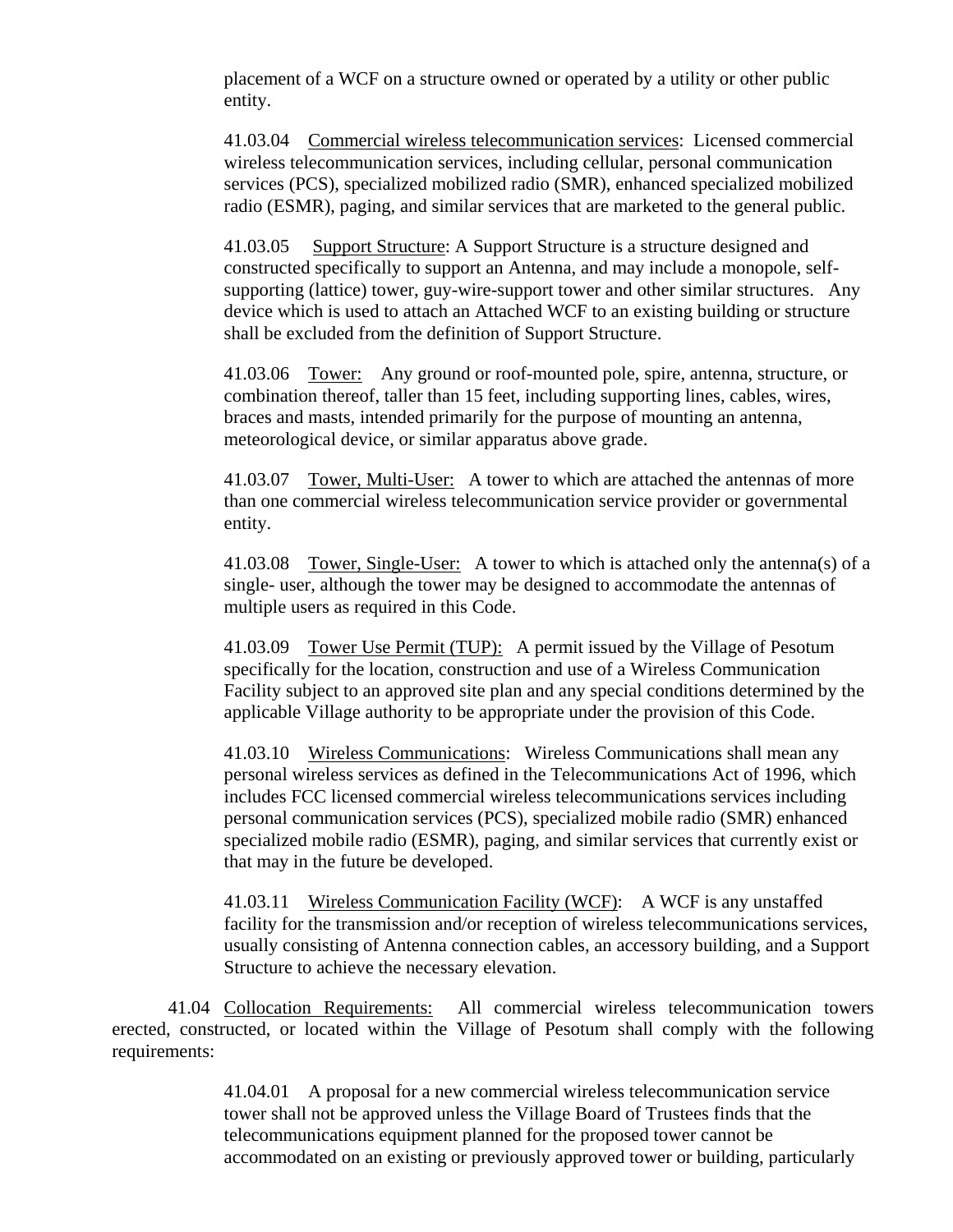on publicly owned land within the Village due to one or more of the following reasons:

A. The planned equipment would exceed the structural capacity of all existing or approved towers or buildings, as documented by a qualified and licensed professional engineer, and all of the existing or approved towers cannot be reinforced, modified, or replaced to accommodate the planned or equivalent equipment at a reasonable cost.

B. The planned equipment would cause interference materially impacting the usability of other existing or planned equipment at a tower or building as documented by a qualified and licensed professional engineer and interference cannot be prevented at a reasonable cost.

C. Existing or approved towers and buildings within the Village cannot accommodate the planned equipment at a height necessary to function reasonably as documented by a qualified and licensed professional engineer.

D. The fees, costs or contractual provisions required by the owner in order to share an existing tower or structure or to adapt an existing tower or structure for sharing are unreasonable. Costs exceeding new tower development are presumed to be unreasonable.

E. Other reasonably unforeseen reasons that make it unfeasible to locate the planned telecommunications equipment upon existing or approved tower or building.

41.04.02 Any proposed commercial wireless telecommunication service tower shall be engineered, designed and constructed, structurally, electrically, and in all respects to accommodate and share both the applicant's antennas and comparable antennas for at least two additional users if the tower is over one hundred (100) feet in height, or for at least one additional user if the tower is over sixty (60) feet in height. Towers must be designed to allow for future rearrangement of antennas upon the tower and to accept and allow normal work in operation of antennas mounted at varying heights.

41.04.03 All applicants for Wireless Communications Facilities are required to submit a statement with the application agreeing to allow and reasonable market collocation opportunities to other Wireless Communications Facility users. The statement shall include the applicant's policy regarding collocation of other providers and the methodology to be used by the applicant in determining reasonable rates to be charged other providers. The Collocation Agreement shall be considered a condition of issuance of a TUP (Tower Use Permit). A TUP shall not be issued unless the applicant complies with the collocation requirements set forth in this Code. A TUP shall not be issued until the applicant proposing a new wireless communications facility shall demonstrate that it has made a reasonable good faith attempt to locate its Wireless Communication Facility onto an existing structure. Competitive conflict and financial burden are not deemed to be adequate reasons to avoid or prohibit collocation. All Wireless Communication Facilities with support structure up to a height of 100 feet shall be engineered and constructed to accommodate at least three- (3) antenna array. All Wireless Communication Facilities with support structures up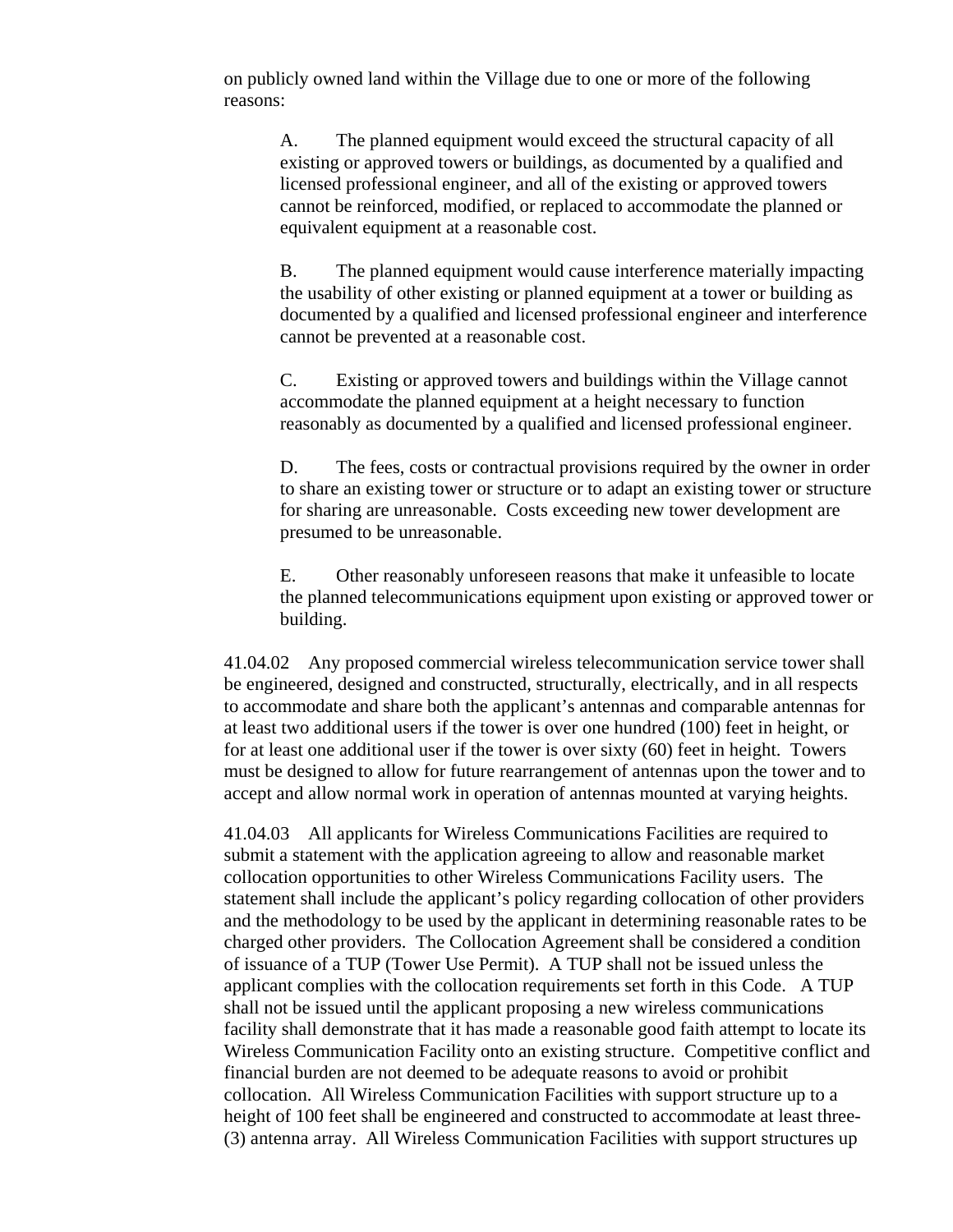to a height of more than 125 feet, if such are permitted, shall be engineered and constructed to accommodate at least four-(4) antenna array.

41.04.04 The following sites shall be considered as the preferred order of priority for the location of wireless facilities, including antenna(s), equipment, and accessory buildings. As determined feasible, and in order of preference, the sites are:

A. Existing broadcast, relay towers and water tanks, rooftops and attachments to existing structures.

- B. Public Structures and sites: Attached to existing public facilities such as utility properties, fire stations, parks, and other public assets within non-residential zoning districts.
- C. Agricultural Zones.
- D. Commercial Zones.
- E. Residential Zones.

## 41.05 Tower Construction Requirements:

41.05.01 Permits:

A. It shall be unlawful for any person, firm, or corporation to erect, construct in a place or re-erect, replace any tower without first making application to the Village and securing a permit therefore as herein provided.

B. The applicant shall provide at the time of application sufficient information to indicate that construction, installation and maintenance of the antenna and tower will not create a safety hazard, damage to or interference with the property of other persons.

C. The applicant shall provide written certification from a licensed engineer that the provision of commercial wireless communication services would be prohibited unless a tower is constructed at or near the location requested.

41.05.02 Fee: The applicant shall pay a building permit fee in the amount of \$500.00.

41.05.03 Construction Requirements: All antennas and towers erected, constructed, or modified within the Village of Pesotum, and all wiring therefore, shall comply with the following requirements:

A. All applicable provisions of the Village of Pesotum Municipal Code.

B. Wireless Communications Facilities with Support Structures shall be constructed to the Electronics Industries Association / Telecommunications Industries Association (EIA / TIA) 222 Revision F Standard entitled "Structural Standards for Steel Antennas, Towers and Antenna Support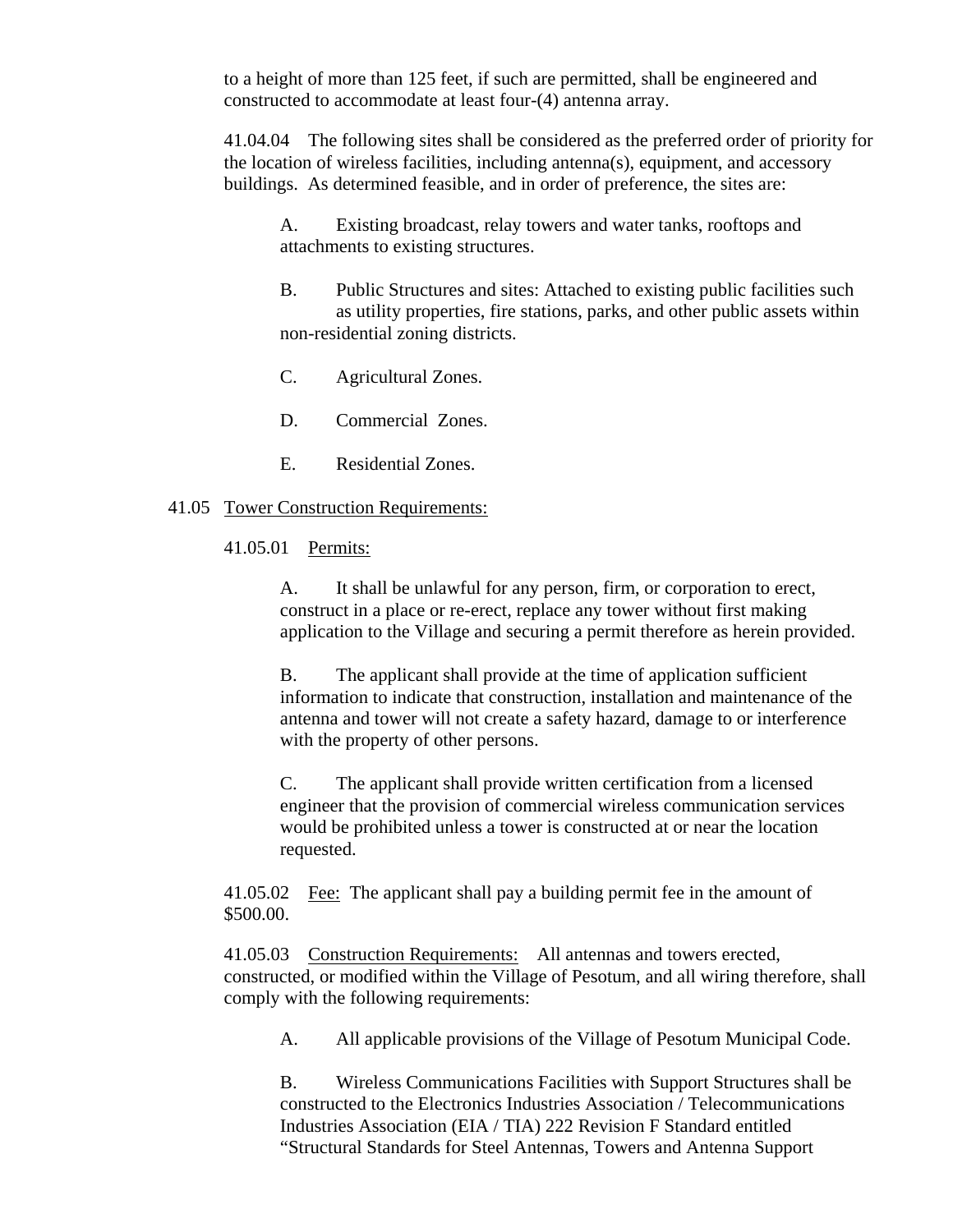Structures" (or equivalent), as it may be updated and amended from time to time. Each Support Structure shall be capable of supporting multiple antenna arrays. The tower shall be certified by a qualified and licensed professional engineer to conform to the latest structural standards and wind loading requirements of the National Building Code (BOCA) and the Electronics Industry Association.

C. With the exception of necessary electric and telephone service connection lines, no part of any antenna or tower, nor any lines, cable, equipment or wires or braces in connection with ether, shall at any time extend across or over any part of the right-of-way, public street, highway, sidewalk or property line.

D. Towers and associated antennas shall be designed to conform with accepted electrical engineering methods and practices and to comply with the provisions of the National Electrical Code.

E. All signal and remote control conductors of low energy extending substantially horizontally above the ground between a tower and antenna and a structure, or between towers, shall be at least eight (8) feet above the ground at all points unless buried underground.

F. Every tower affixed to the ground shall be protected to discourage climbing of the tower by unauthorized persons.

G. All towers shall be constructed to conform with the requirements of the United States Occupational Safety and Health Administration, or any successor department, bureau or entity.

H. Antennas and towers shall not be erected in violation of the following restrictions:

(i.) Notwithstanding the general provisions of this Code and the applicable provisions of Chapter 30 (Building Code), 35 (Subdivisions) and 40 (Zoning), the required setback for an antenna or tower attached directly to the ground, shall be equal to one-half the height of the antenna and tower. Those antennas and towers attached to a building and whose base is not on the ground may be constructed, if setback a distance equal to one-half the height of the tower, less the distance from the point of attachment on the building to the ground.

(ii.) A tower shall not exceed a height equal to the distance from the base of the antenna and tower to the nearest overhead electrical power line, which serves more than one dwelling or place of business. Those antennas and towers attached to a building, and whose base is not on the ground, shall not exceed a height equal to the distance from the point of attachment to the top of tower to the nearest overhead electrical power line which serves more than one dwelling or place of business.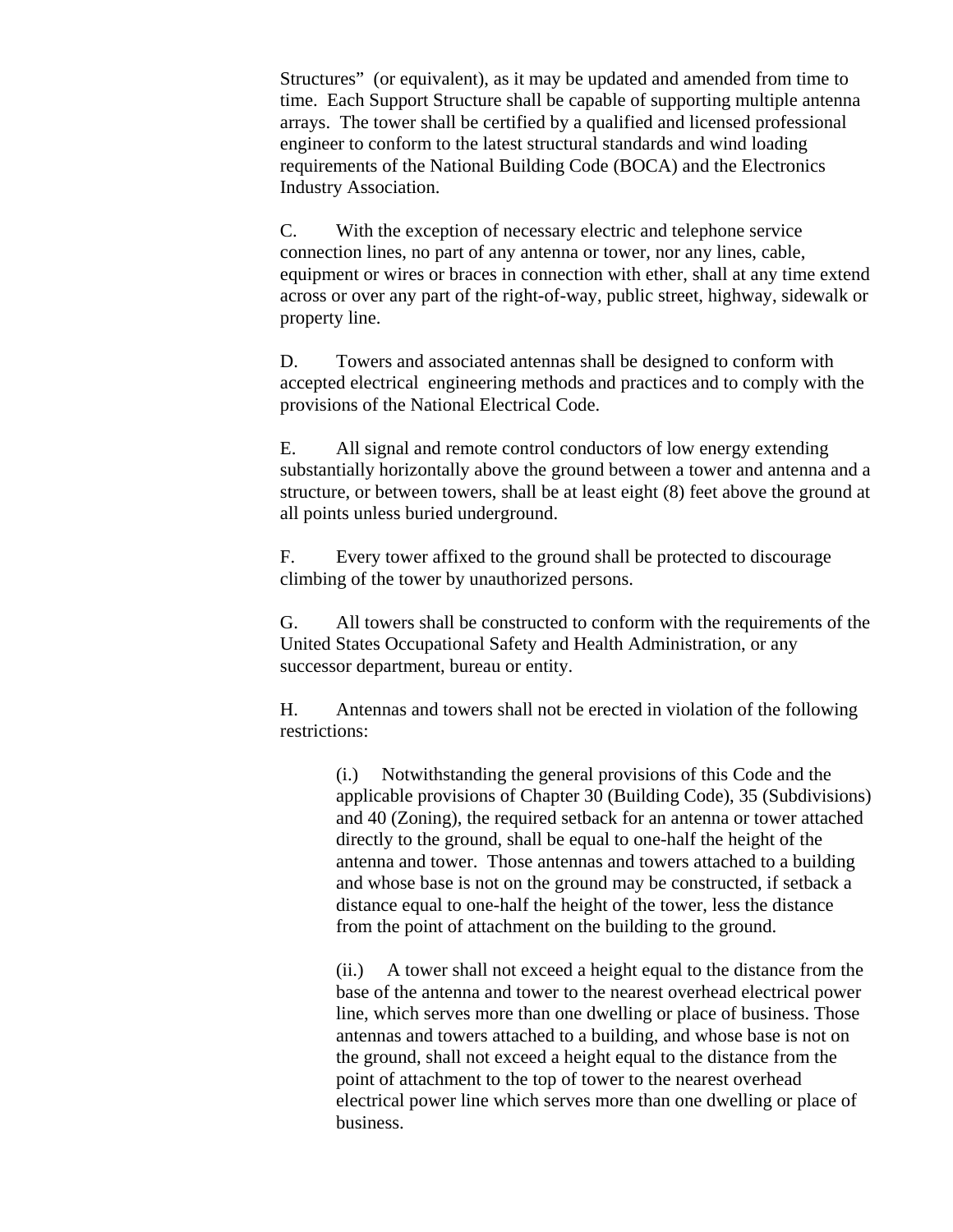(iii.) Metal towers shall be constructed of, or treated with, corrosion resistant material. Wood poles shall be impregnated with rot-resistant substances.

(iv.) The applicant will provide a written statement from a licensed engineer certifying that the applicant will be prohibited from providing commercial wireless telecommunication services unless a tower is constructed in a residential zoning district.

(v.) The applicant must request approval of a Special Use from the Village of Pesotum, Board of Trustees, for placement of a tower in a residential zoning district or at any site where the tower is situated within 2,500 feet or less from any residential district.

(vi.) For municipal properties, attached WCF's and new support structures should be allowable with approved building permit and necessary agreements.

41.05.04 Existing Antennas and Towers: Antenna and towers in existence as of August 1, 1997 which do not conform to or comply with this Code are subject to the following provisions:

A. Towers may continue in use for the purpose now used and as now existing, but may not be replaced or structurally altered without complying in all respects with this Code.

B. If such towers are hereafter damaged or destroyed, due to any reason or cause whatsoever, the tower may be repaired and restored to its former use, location, and physical dimensions upon obtaining a building permit therefor, but without otherwise complying with this section, provided however, that if the cost of repairing the tower to the former use, physical dimensions, and location would be 10% or more of the cost of a new tower of like kind and quality, then the tower may not be repaired or restored, except in full compliance with this Code.

41.06 Tower and Antenna Design Requirements: Proposed or modified towers and antennas in all zoning districts shall meet the following design requirements:

> 41.06.01 Towers and antennas shall be designed to blend into the surrounding environment through the use of color and camouflaging architectural treatment, except in instances where the color is dictated by federal or state authorities, such as the Federal Aviation Administration. For the purpose of this subsection, camouflaging architectural treatment shall consist of disguising the applicable tower as an object which would otherwise be fully consistent with the surrounding area, such as a tree, church steeple, or building spire, as appropriate. The camouflaging shall, disguise the existence of the tower, while retaining the natural or improved, appearance of the surrounding area, to the maximum extent possible.

41.06.02 Commercial wireless telecommunication service towers shall be of a monopole design unless the Village Board of Trustees determines that an alternative design would better blend into the surrounding environment.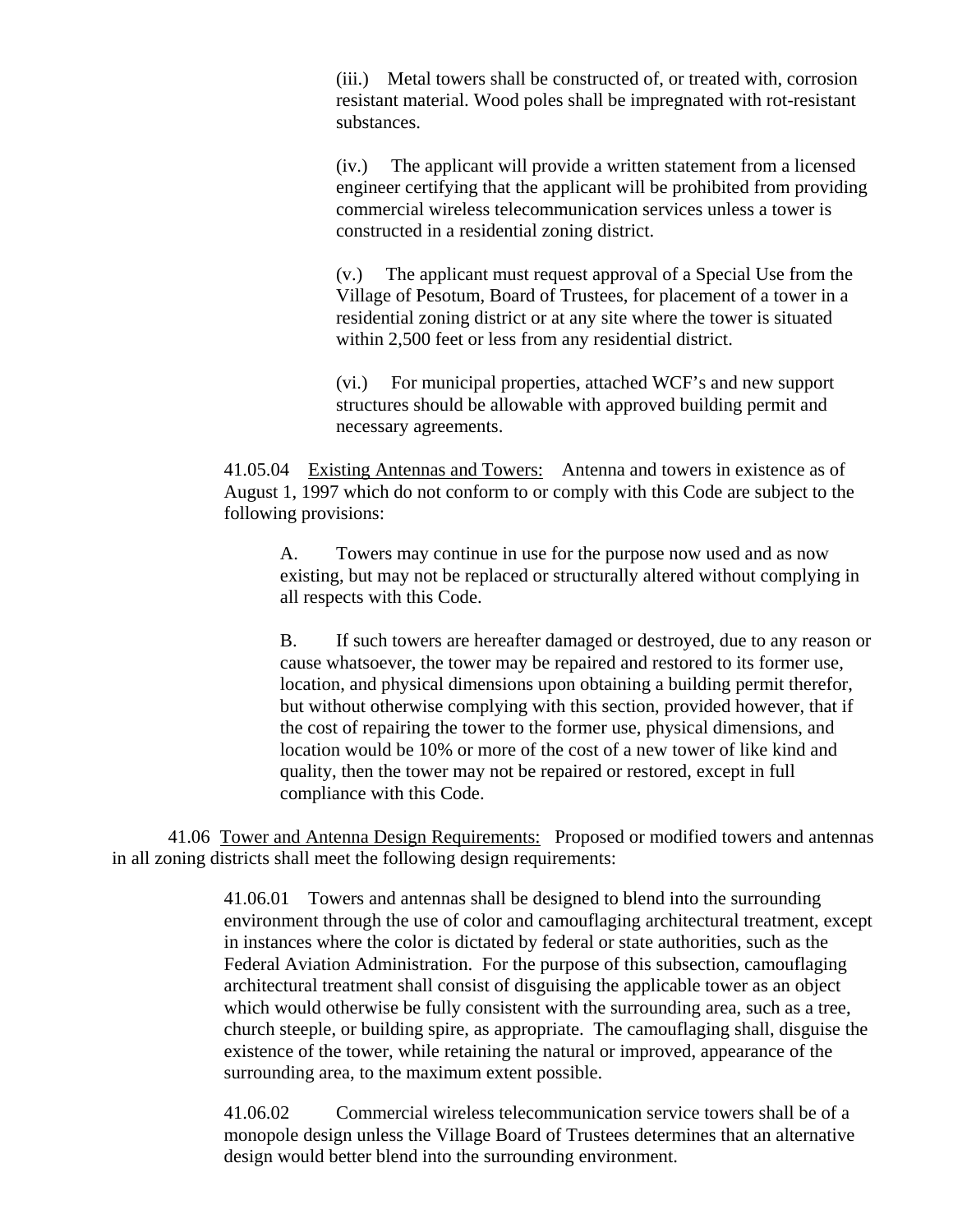41.07 Tower Setbacks: Towers shall conform with the following minimum setback requirement.

> 41.07.01 Towers shall meet the setback requirements of buildings found in the underlying zoning district unless otherwise specified herein.

41.07.02 Residential Zoning Districts: Towers shall meet the setback requirements provided in Section 41.05.03 H.

41.07.03

A. Attached WCF's are exempt from any setback standards beyond those of the structure upon which WCF is attached. An Attached WCF Antenna may extend up to five feet horizontally beyond the edge of the Attachment Structure so long as the Antenna does not encroach upon an adjoining parcel.

B. Minimum setback for WCF's with support shall be as follows:

| Agricultural or Industrial Zone | 20 feet front<br>10 feet side<br>10 feet rear |
|---------------------------------|-----------------------------------------------|
| Commercial Zone                 | 25 feet front<br>15 feet side<br>15 feet rear |
| <b>Residential Zone</b>         | See Section 41.05.03 H                        |

41.08 Tower Height: Towers placed within any residential district shall not exceed seventyfive (75) feet in height from existing grade. Towers placed within any Agricultural or Industrial or Commercial Districts shall not exceed one hundred (100) feet in height from existing grade or if attached to an existing building one hundred twenty-five (125) feet less the distance from the existing grade to the point of attachment.

A variation to this height requirement may be granted by the Zoning Board of Appeals after receiving an application therefore and holding a public hearing at a regularly scheduled meeting. A variation from the height requirement in this Section shall be granted by the Zoning Board of Appeals only if the applicant establishes by clear and convincing evidence that it will be unable to provide wireless communication services without such a variation. Under no circumstances shall a tower be erected to a height greater than that required to provide wireless communication services.

41.09 Tower Lighting: Towers shall not be illuminated by artificial means and shall not display any strobe or flashing lights unless such lighting is required by the Federal Aviation administration or other federal or state authority for a particular tower.

41.10 Advertising Fences for Towers: Wireless Communications Facilities with Support Structures shall be enclosed by an opaque fence (excluding slatted chain link) not less that 6 feet in height. All fencing shall meet the requirements of otherwise applicable sections of the Village of Pesotum Building or Zoning Code. Security features may be incorporated into the buffer and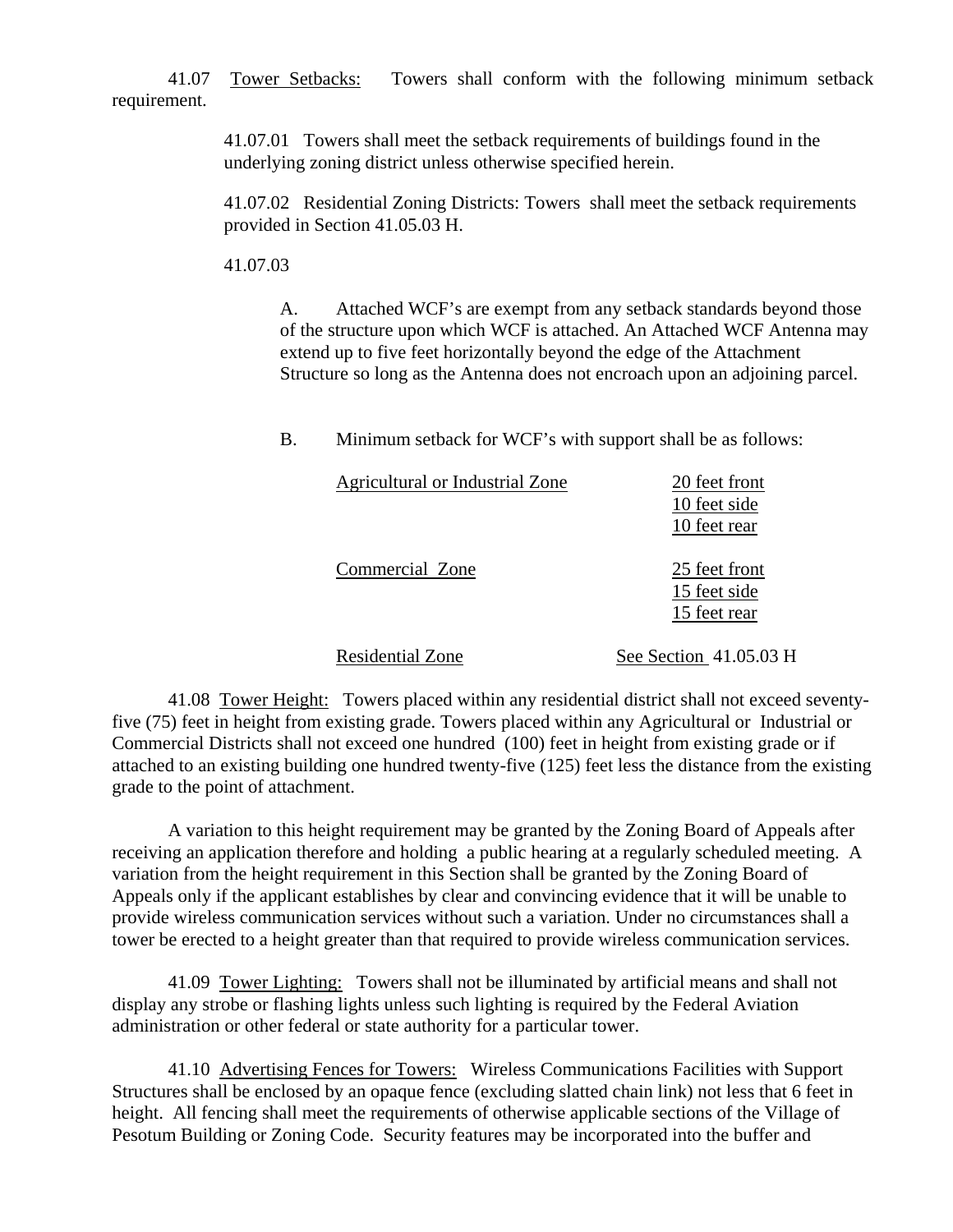landscaping requirements for the site. Nothing herein shall prevent fencing that is necessary to meet requirements of state or federal agencies.

41.11 Signs and Advertising: Signs no larger than six (6) square feet may display warning or equipment information and may be placed on towers. All other signs, including signs used for advertising purposes, are prohibited.

41.12 Accessory Utility Buildings: All utility buildings and structures accessory to a tower shall be architecturally designed to blend in with the surrounding environment. Furthermore, such buildings shall meet minimum setback requirements of the underlying zoning district. Ground mounted equipment shall be screened from view by suitable vegetation and/or landscaping, except where a design of non-vegetative screening better reflects and compliments the architectural character of the surrounding area, in which case, such non vegetative, screening shall be utilized.

41.13 Abandoned or Unused Towers or Portions of Towers: Abandoned or unused towers or portions of towers shall be removed as follows:

> 41.13.01 All abandoned or unused towers and associated facilities shall be removed within twelve (12) months of the cessation of operations. A copy of the relevant portions of a signed lease which requires the applicant to remove the tower and associated facilities upon cessation of operations at the site shall be submitted at the time of application. In the event that a tower is not removed in a timely manner as provided herein, the tower and associated facilities may be removed by the Village and the cost of removal assessed as a lien on the premises or against a bond or other financial security provided for herein.

> 41.13.02 Unused portions of towers above utilized communications or other electrical equipment shall be removed within six (6) months or more after the time of antenna relocation upon a written request issued by the Village. The replacement of portions of a tower previously removed requires the issuance of a new building permit and special use permit as applicable.

41.14 Interference with Public Safety Telecommunications: New or existing telecommunication service shall not interfere with public safety telecommunications. All applications for new service shall be accompanied by an intermodulation study, which provides a technical evaluation of existing and proposed transmissions and indicates all potential interference problems. Before the introduction of new services or changes in existing service, telecommunication providers shall notify the Village at least ten (10) calendar days in advance of such changes and allow the Village to monitor interference levels during the testing process.

41.15 Application Materials: All development applications for towers shall include written documentation evidencing compliance with each provision of this Code as well as the applicable building zoning regulations in addition to the following supplemental information:

41.15.01 A report from a qualified and licensed professional engineer which:

A. Describes the tower height and design, including a cross section in elevation;

B. Documents the height above grade for all potential mounting positions for collocated antennas and the minimum separation between antennas that it can accommodate;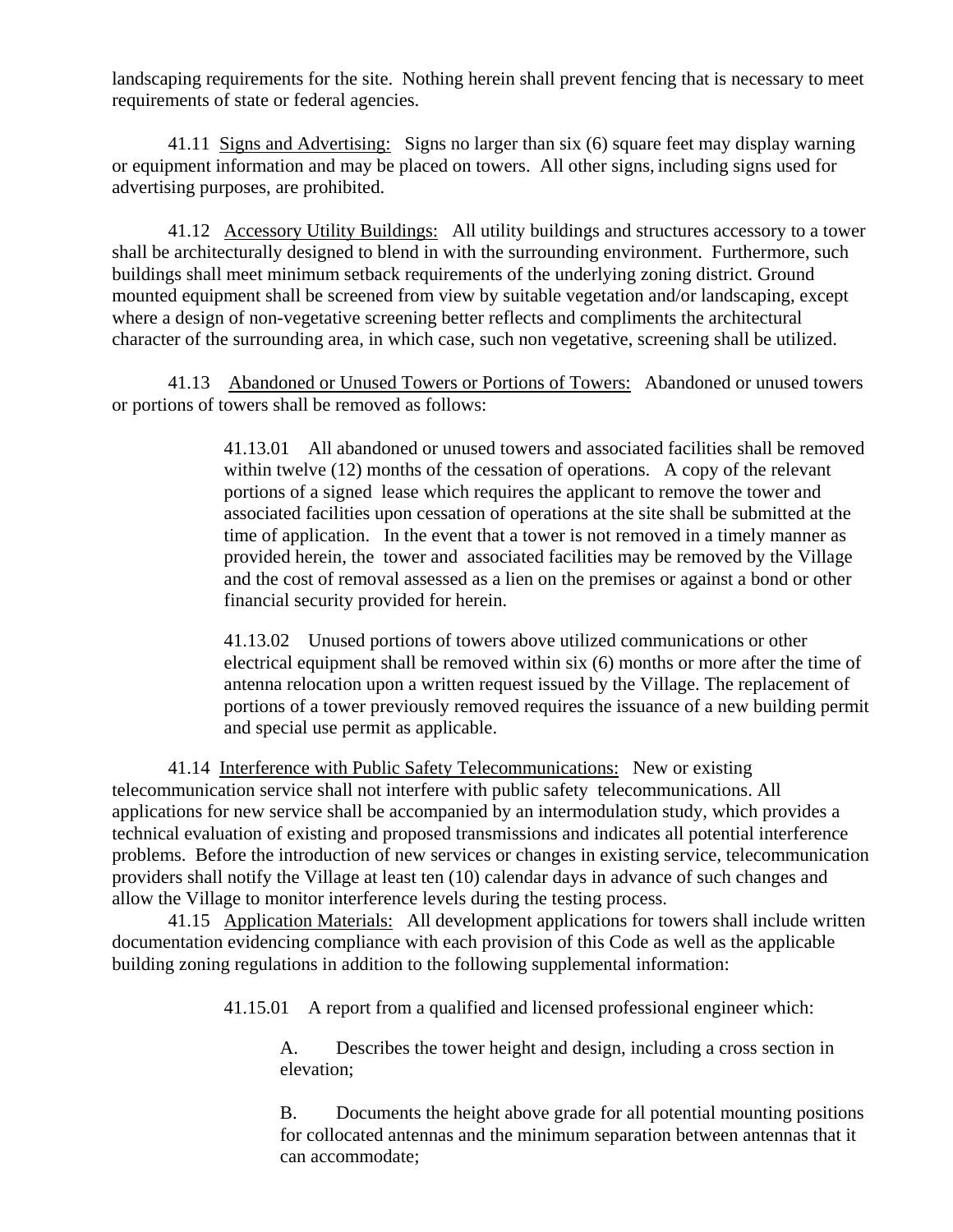C. Describes the tower's capacity, including the number and type of antennas that it can accommodate;

D. Documents what steps the applicant will take to avoid interference with established public safety telecommunications;

E. Includes an engineer's qualifications, stamp and registration number; and

F. Includes other information necessary to evaluate the request.

41.15.02 Architectural drawings depicting the constructed tower with camouflaging treatment set in the surrounding area. These drawings shall include at least one perspective from the North, South, East, and West.

41.15.03 An overhead map of the site showing a one-mile radius of the subject tower's location, as well as the location of each of the applicant's existing and planned future tower sites, if any.

41.15.04 For all commercial wireless telecommunication service towers, a letter of intent committing the tower owner and successor(s) to allow the shared use of the tower if an additional user agrees in writing to meet reasonable terms and conditions for shared use.

41.15.05 Before the issuance of a building permit, the following supplemental information shall be provided:

A. Proof that the proposed tower complies with regulations administered by the Federal Aviation Administration;

B. Proof that the proposed tower complies with the regulations and standards, including without limitation, emission standards, promulgated by the Federal Communications Commission, ANSI and IEEE;

C. A report from a qualified and licensed professional engineer which demonstrates the tower's compliance with the aforesaid structural and electrical standards;

D. Proof of technological evidence which indicates that the height of the tower requested is the minimum necessary to fulfill the cell site's function; and

E. Proof of bond or financial security sufficient to provide for cost of removal in the case of abandonment as described within this Code.

## 41.16 Approval Process:

41.16.01 Application Submission: All requests for a Tower Use Permit, regardless of Wireless Communication Facility type shall submit an application in accordance with the requirements of this section.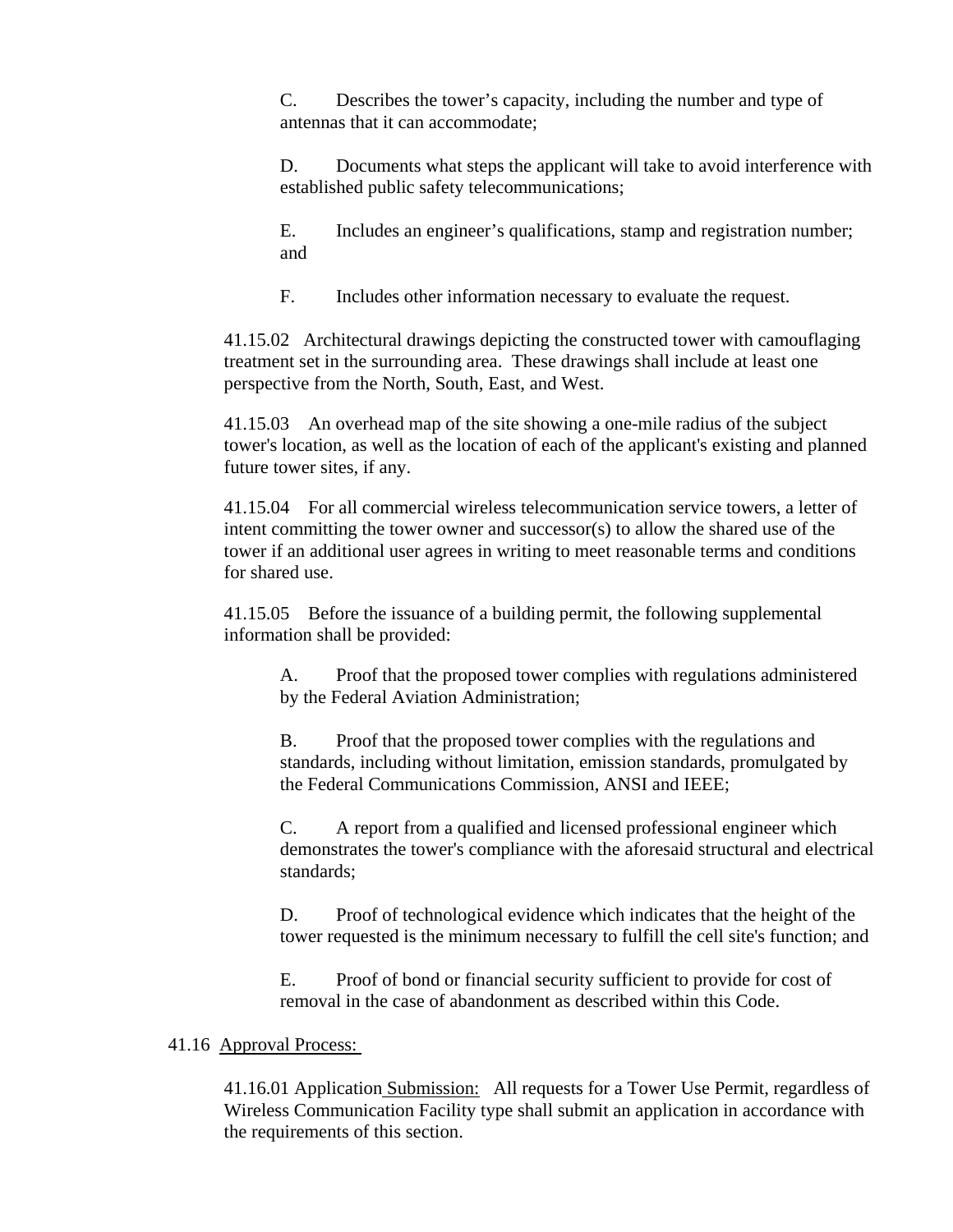A. Application Contents. Each applicant requesting a TUP under this Code shall submit a sealed complete set of drawings prepared by a licensed architect and engineer that will include a site plan, elevation view and other supporting drawings, calculations and other documentation showing the location and dimensions of the wireless communications facility and all improvements associated therewith, including information concerning specifications, antenna locations, equipment facility and shelters, landscaping, parking, access, fencing, and, if relevant as determined by the Village, topography, adjacent uses and existing vegetation. Applicants proposing to collocate on an existing wireless communication facility shall include a radio frequency intermodulation study with their application.

B. Submission requirements. Application for a TUP shall be submitted to the Village of Pesotum. The application shall be accompanied by a site plan containing the information described above and a copy of the appropriate FCC license. If Zoning Board review is required, the application and site plan shall be placed on the next available Board agenda in accordance with the agenda deadlines established by it.

C. Application Fees. A plan review fee of \$500 and a radio frequency intermodulation study review fee of \$500 (collocation applicants only) shall accompany each application. These fees may be used by the Village to engage an engineer(s) or other qualified consultant(s) to review the technical aspects of the application and Radio Frequency Intermodulation Study (if required).

D. Technical Assistance. In the course of its consideration of an application, the Village of Pesotum, Zoning Board of Appeals, or Board of Trustees may deem it necessary, to employ an engineer(s) or other consultant(s) qualified in the design and installation of wireless communication facilities to assist the Village in the technical aspects of the application. In such cases, any additional reasonable costs incurred by the Village not to exceed fifteen hundred dollars (\$1,500) for the technical review and recommendation shall be reimbursed by the applicant prior to the final hearing on the TUP.

41.16.02 Administrative Review: The following administrative review process shall apply to all wireless communications facility applications eligible for administrative review.

A. Review Authority: Review of wireless communication facilities under this Section shall be conducted by the Zoning Board of Appeals or its designee upon filing a wireless communication facility application.

B. Review Criteria: Each application shall be reviewed for compliance with criteria specified herein.

C. Timing of Decision: The Zoning Board of Appeals shall render a decision on the wireless communication facility application by written response to the applicant within forty-five (45) business days after receipt of the complete application, except that an extension may be agreed upon by the applicant. A deferral may be ordered as provided hereafter. Any application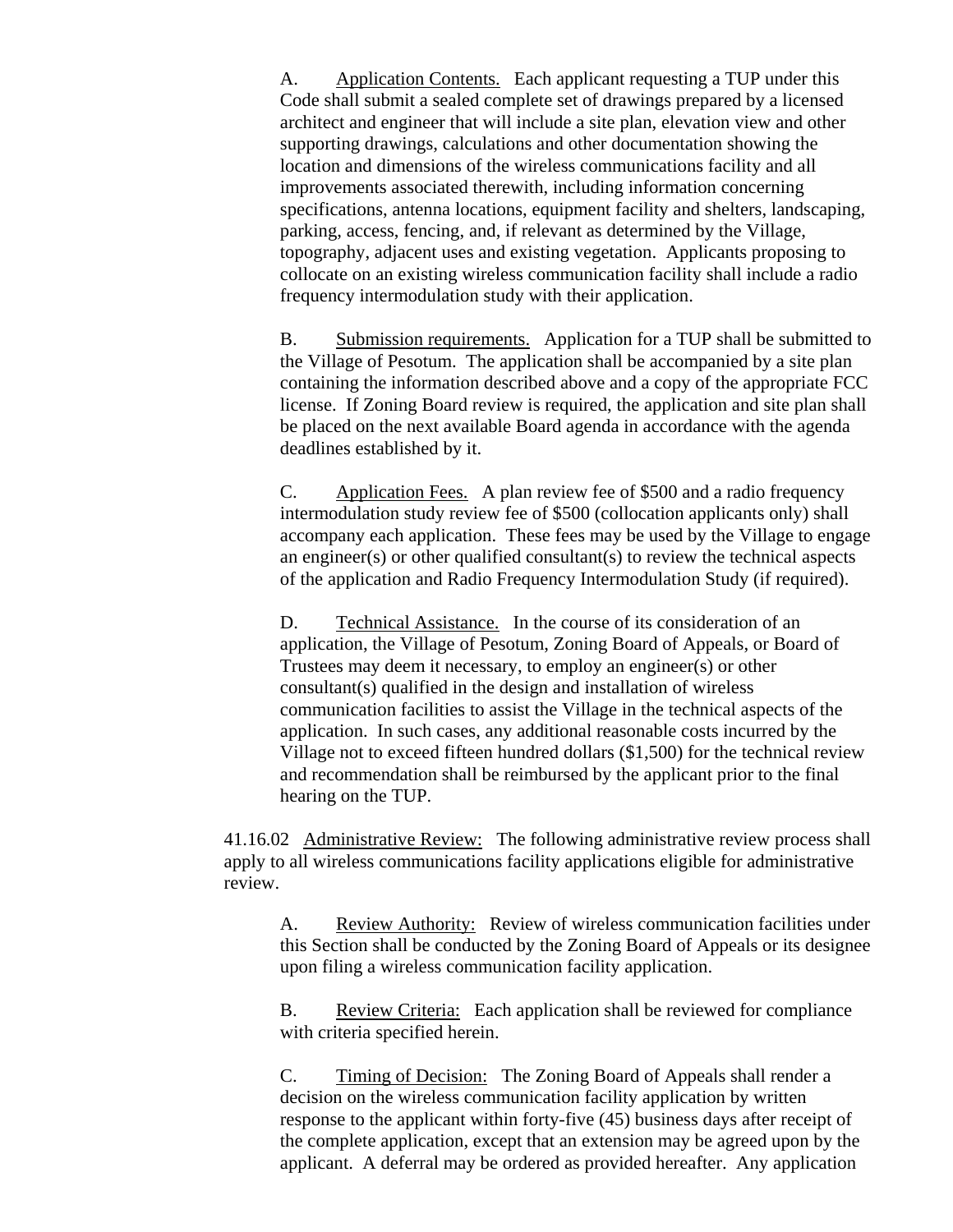that is not reviewed within forty (45) business days shall be submitted to the Board of Trustees for review, unless deferred.

D. Deferral: The chairperson of the Zoning Board of Appeals may defer administrative consideration of wireless communication facilities for any reason, but such deferral shall not exceed a further sixty (60) days without cause shown.

E. Application Denial: If administrative approval is not obtained or is denied due to noncompliance with the criteria, the applicant may appeal the denial to the Board of Trustees.

F. Application Approval: If the TUP application is in compliance with criteria and otherwise meets the requirements of the Code, the Zoning Board shall issue a Tower Use Permit.

41.16.03 Board of Trustees Review: The following process shall apply to all Tower Use Permit application requiring submission to the Board of Trustees.

A. Review Authority: The Board of Trustees shall be the review authority for TUP applications.

B. Notice: Notice of the application and the public hearing by the Board of Trustees shall be accomplished in the same manner as a Special Board meeting.

C. Hearing: The Board of Trustees shall review and consider the TUP application at a public hearing. At the hearing, interested persons may appear and offer information in support or opposition to the proposed application. The Board of Trustees shall consider the following in reaching a decision.

(i.) Development Criteria: The Tower Use Permit application shall be reviewed for compliance with the criteria set forth in this Code; provided that the applicable criteria may be amended or waived so long as the approval of the wireless communication facility meets the goals and purposes of the Code. The Board of Trustees may recommend an alternative development criteria by specific inclusion in a motion for approval.

(ii.) Tower Siting Conditions: The Board of Trustees may impose terms, conditions and restrictions on the application or on the premises benefited by the TUP as it deems necessary to reduce or minimize any adverse effects and to enhance the compatibility of the wireless communication facility with the surrounding property, in accordance with the purposes and intent of this Code. The violation of any term, condition or restriction is deemed material and shall be grounds for revocation of the TUP. The Board of Trustees may recommend such terms, conditions and restrictions in addition to the criteria upon the following findings: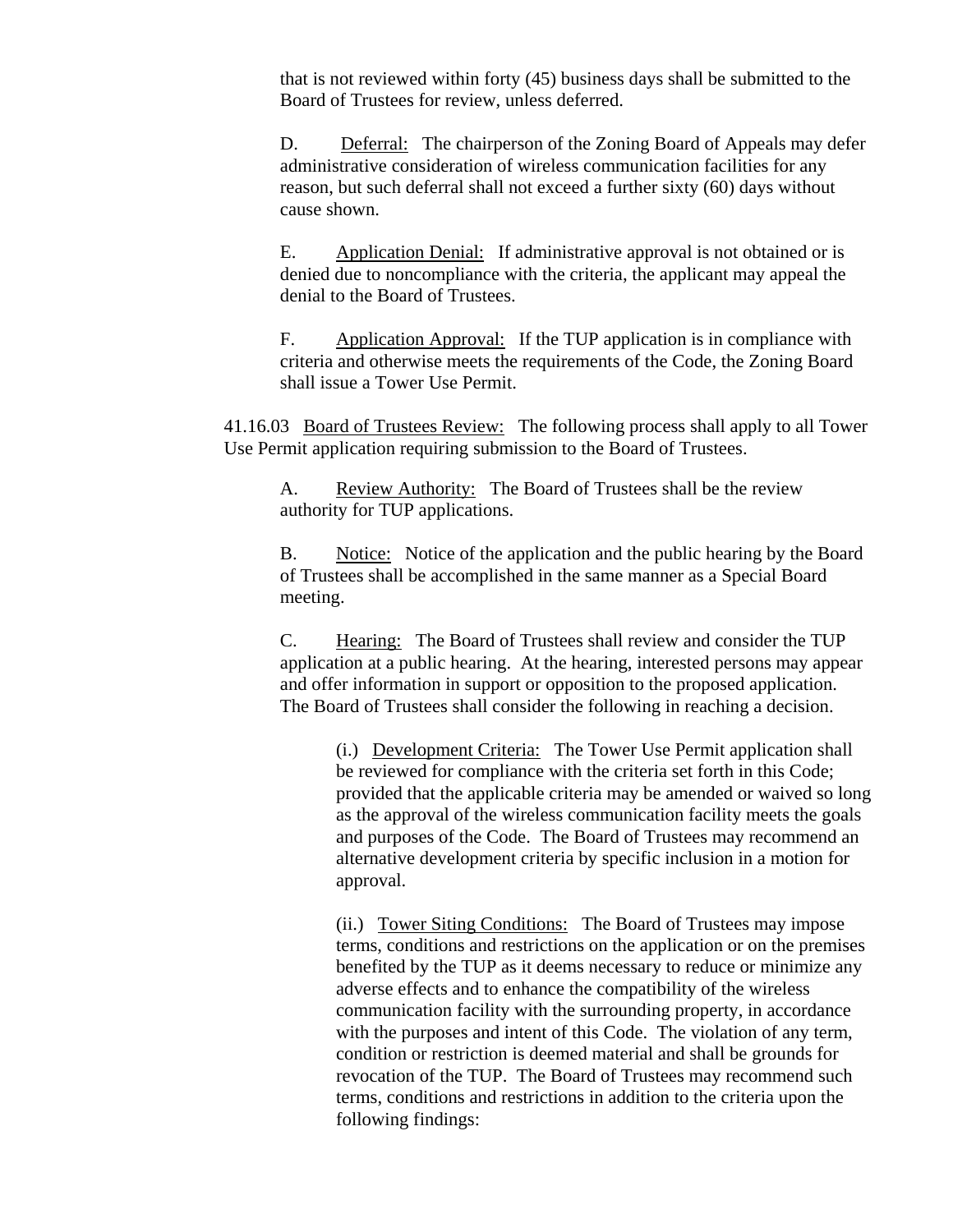a.) The wireless communication facility would result in a significant adverse visual impact on nearby residences.

b.) The conditions are based upon the purpose and goals of this Code.

c.) The conditions are reasonable and capable of being accomplished.

(iii.) Action: Following the public hearing and presentation of evidence, the Board of Trustees shall take one of the following actions:

a.) Recommend the application as submitted;

b.) Recommended the application with terms, conditions or modifications;

c.) Defer the application for additional information or neighborhood input; or

d.) Deny the application in writing.

D. Findings: All decisions rendered by the Board of Trustees concerning a Tower Use Permit shall be supported by written findings of a fact and conclusions of law based upon substantial evidence of record.

E. Timing of Decision: The Board of Trustees shall render its decision within sixty (60) days or less of the final submission of all required application documents, technical review, and the hearing, if any. However, this time may be increased due to deferrals by either the applicant or the Board of Trustees.

41.17 Amateur Radio Exclusion: This Code shall not govern the installation of any amateur radio facility that is owned and operated by a federally licensed amateur radio station operator or is used exclusively for receive only antennas. Such installations shall comply with any other applicable provisions of the Zoning Code.

41.18 Revocation of Tower Use Permits: Any Tower Use Permit issued pursuant to this Code may be revoked after a hearing as provided hereinafter. If the president of the Board of the Trustees finds that any permit holder has violated any provision of this Code, or has failed to make good faith reasonable efforts to provide or seek collocation, he or she shall notify the permit holder in writing that the TUP is revocable due to the permit holder's non-compliance with the conditions of the permit and the President shall convene a meeting with the permit holder no later than 30 days from the date of the letter. The President of the Board of Trustees may require the permit holder to correct the violation within a reasonable amount of time or the Chairperson of the Board may recommend to the Board Trustees that the Tower Use Permit be revoked. Prior to initiation of revocation proceedings, the Village shall notify the permit holder, in writing, of the specific areas of non-compliance and specify the date by which such deficiencies must be corrected. The time for correction of deficiencies shall not exceed 60 days. The permit holder shall provide the Village with evidence that the required corrective action has been taken. In the event that the permit holder fails to correct any deficiencies in the time required, the President and Board of Trustees shall convene a